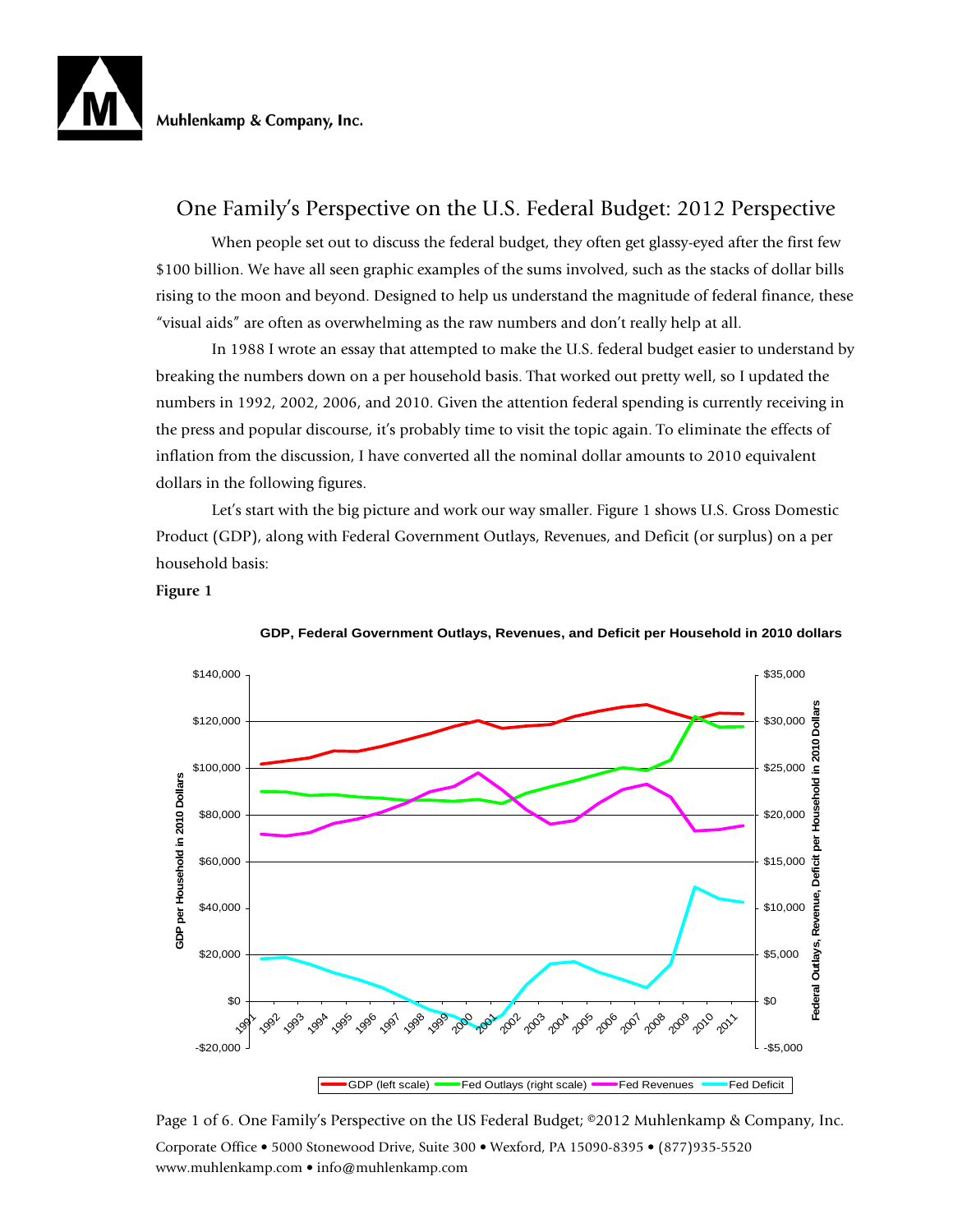Looking at per household GDP (red line) you can see a pretty steady movement higher, interrupted by significant drops during the 2001 and 2007 recessions. After the 2001 recession, it took until about 2004 for us to reach the prior high. We haven't yet regained the 2007 level: in 2007, GDP per capita (in 2010 dollars) was \$127,219; in 2011, it was \$123,335. In nominal terms, we have surpassed the old highs: GDP per household in 2007 was \$120,920; in 2011, it was \$127,180. Adjusting for inflation, however, reveals a different picture.

 Looking at the total Federal Outlays (green line), you can see they were fairly stable in the vicinity of \$23,000 per household from 1991 through 2001, and steadily increased until it stood at \$25,000 per household in 2006 where it leveled off for about two years. In 2009, Federal Outlays leaped to \$30,000 per household; that amount has come down a little bit since then, but not much.

 Looking at Federal Revenues (purple line), you see them increasing a bit faster than GDP from 1991 to about 2000 and declining from 2000 to 2003, likely due to the 2001 recession. As GDP grew once again, they increased during 2003 to 2007, and then moved down again as the recession hit in 2007. I find it interesting that Federal Revenues per household were about the same in 2011 as in 1991, although GDP per household was about 20% higher in 2011 than in 1991.

 Finally, you can look at the plot of the Federal Deficit (light blue line) which steadily declined from 1991 to 2000, (actually turned into a surplus from 1997-2001), jumped in 2003 and, again, in 2009.

 Summarizing where we stood in 2011, the Gross Domestic Product of the country was just over \$123,000 per household, while Federal Outlays were about \$29,000 per household, roughly 23% of GDP. Of the \$29,000 per household that the government spent in 2011, taxes and other revenues only covered \$18,800; the remaining \$10,200 per household was borrowed.

Page 2 of 6. One Family's Perspective on the US Federal Budget; ©2012 Muhlenkamp & Company, Inc.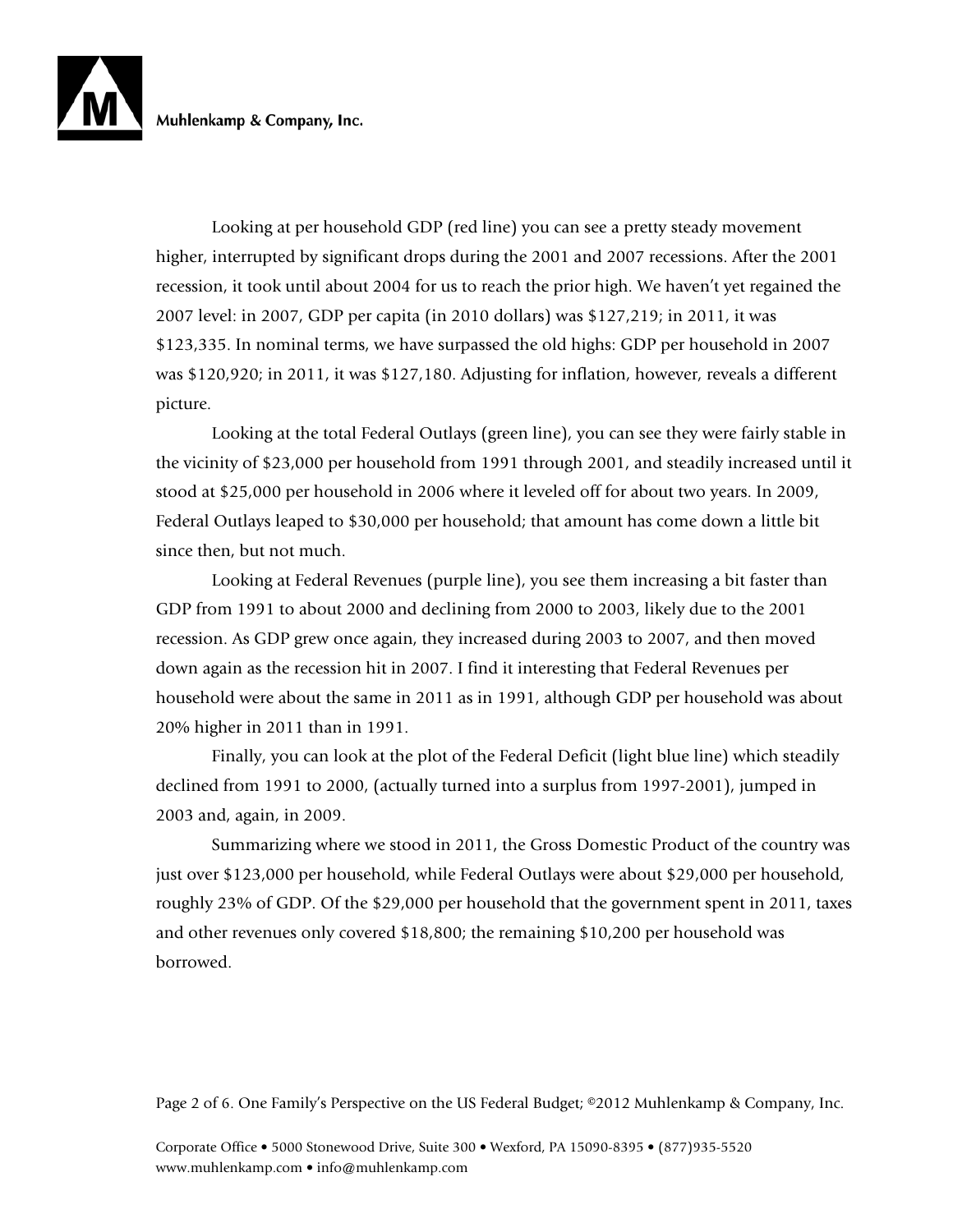

With that as a backdrop, let's dig a little deeper into where the federal government is spending its money. In Figure 2 we've graphed Federal Outlays by category from 1991 to 2011 on a per household basis, and adjusted them to 2010 dollars. In order to keep the plot from being too crowded, we did not include any category that was less than 3½% of Federal Outlays in 2011. (Note: Education, 2.8% of 2011 outlays, was the largest budget area that didn't make the cut.)

## **Figure 2**





Page 3 of 6. One Family's Perspective on the US Federal Budget; ©2012 Muhlenkamp & Company, Inc.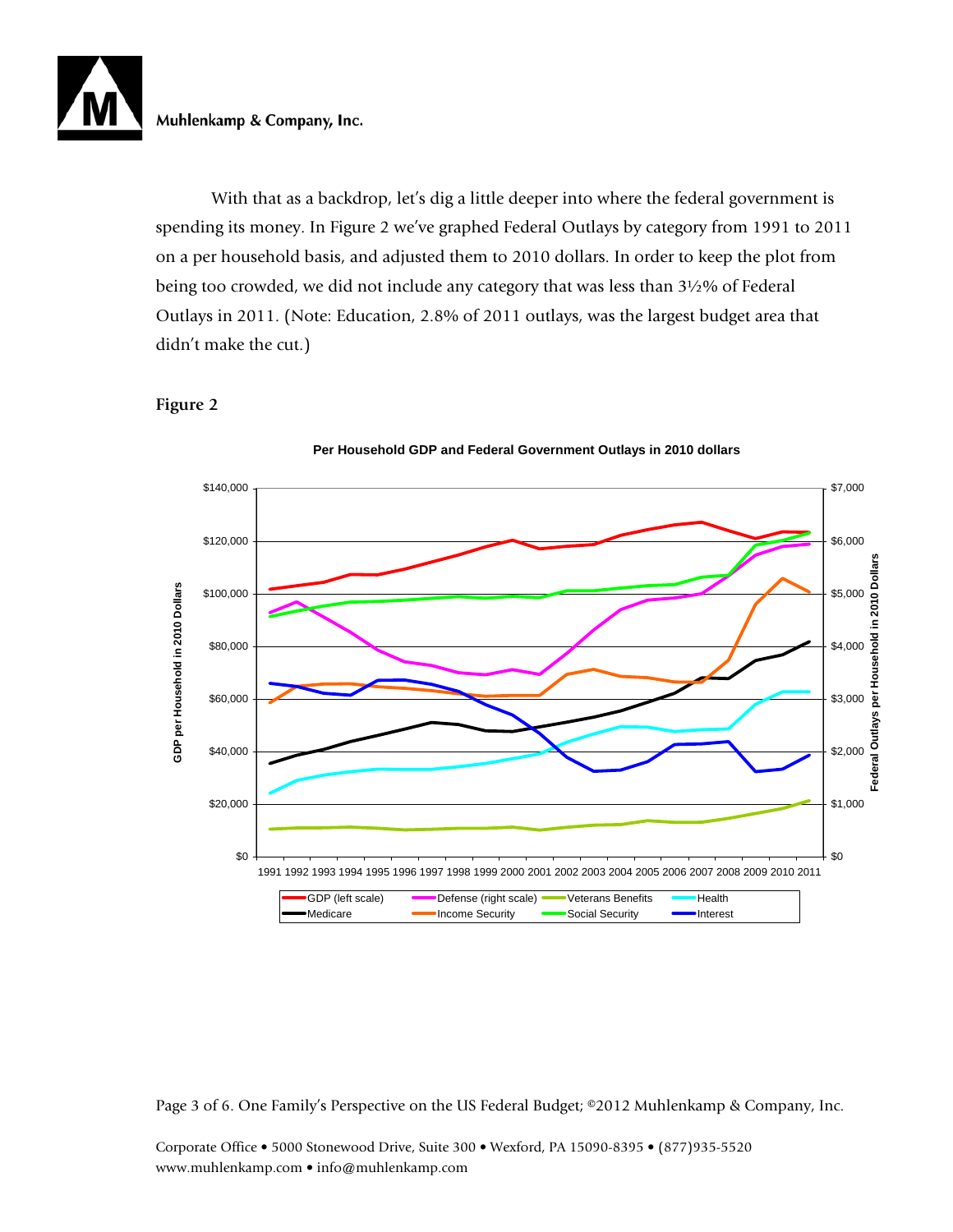We've included per household GDP (red line) again for reference. This plot is still pretty busy, so let's talk briefly about the bottom two lines—then drop them, and see what it looks like. You'll notice that the dark blue line is the only one that has significantly declined in the last twenty years: Interest on the federal debt went from \$3,200 per household in 1991 to \$2,000 per household last year. This is mostly the result of declining interest rates. (The budget surpluses from 1997-2001 brought the debt down a bit, but not a lot.) Since 2009, interest payments have started moving up. (Interest rates have gotten as low as they can get; an increasing debt now means increasing interest payments.) The olive line is the amount we spend on Veterans Benefits: about \$1,000 per household in 2011.

Let's drop those two categories and look at the top five Federal Outlays; refer to Figure 3. Once again, we've included per household GDP (red line) for reference:



**Per Household GDP and Federal Government Outlays in 2010 dollars**

Page 4 of 6.One Family's Perspective on the US Federal Budget; ©2012 Muhlenkamp & Company, Inc.

Corporate Office • 5000 Stonewood Drive, Suite 300 • Wexford, PA 15090-8395 • (877)935-5520 www.muhlenkamp.com • info@muhlenkamp.com

# **Figure 3**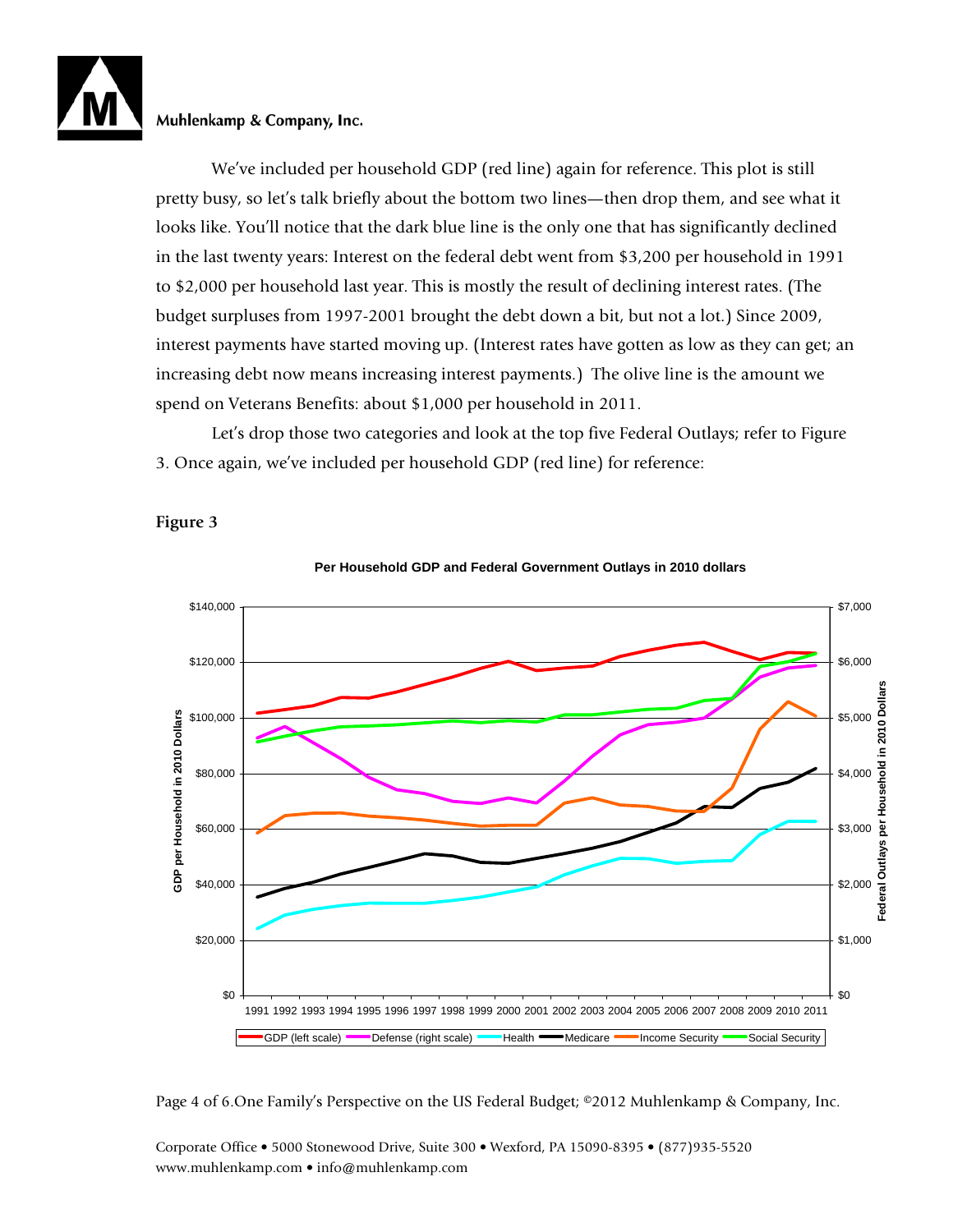In 1991, Defense (violet line) was the largest single Federal Outlay at about \$4,700 per household in 2010 dollars. This amount declined to about \$3,600 per household during the drawdown after the Gulf War and rapidly increased after September 11, 2001. (Remember the decline in Federal Outlays from 1991 to 2001 we discussed earlier? It looks like a decline in Defense spending was a big piece of that.)

Social Security (light green line) has moved from the number two position to number one, now accounting for over \$6,000 per household in federal spending. It was increasing at about the rate of GDP until 2008, and has increased rapidly in the last two years.

Income Security (orange line)—general retirement and disability insurance, unemployment compensation, housing assistance, food and nutrition assistance, and federal employee retirement and disability—has gone from about \$3,000 per household from 1991 through 2001 to \$5,000 per household in 2011. You would expect a piece of this to be sensitive to economic cycles (e.g. unemployment and food stamps); look at the increase during the 2001 recession. The jump from 2007 to 2010 is huge, reflecting the extension of unemployment benefits, some of the homeowner's assistance programs, and food stamps. This category is starting to come down a bit as employment improves.

Medicare (black line) has been on a pretty steady march upwards, doubling from just under \$2,000 per household in 1991 to just over \$4,000 per household in 2011.

Health (light blue line), which includes health care services, health research and training, and consumer and occupational health, has more than doubled from 1991 to 2011, costing each household about \$3,100 in 2011. (Note: Medicaid outlays in 2011 were 89% of the Health category, so "Health" is mostly Medicaid).

Overall, this plot highlights that of the top five spending categories two, Defense and Income Security, are at cyclical highs. We can expect them to come down if employment increases and the wars end. The remaining three, Health (Medicaid), Medicare, and Social Security, have steadily increased over the last twenty years. If they continue to increase at the same rate, they will dominate Federal Outlays.

I find this approach to the Federal Budget makes the numbers real to me. In 2011, the federal government spent \$29,000 on behalf of my family—\$13,000 (45%) of which was

Page 5 of 6. One Family's Perspective on the US Federal Budget; ©2012 Muhlenkamp & Company, Inc.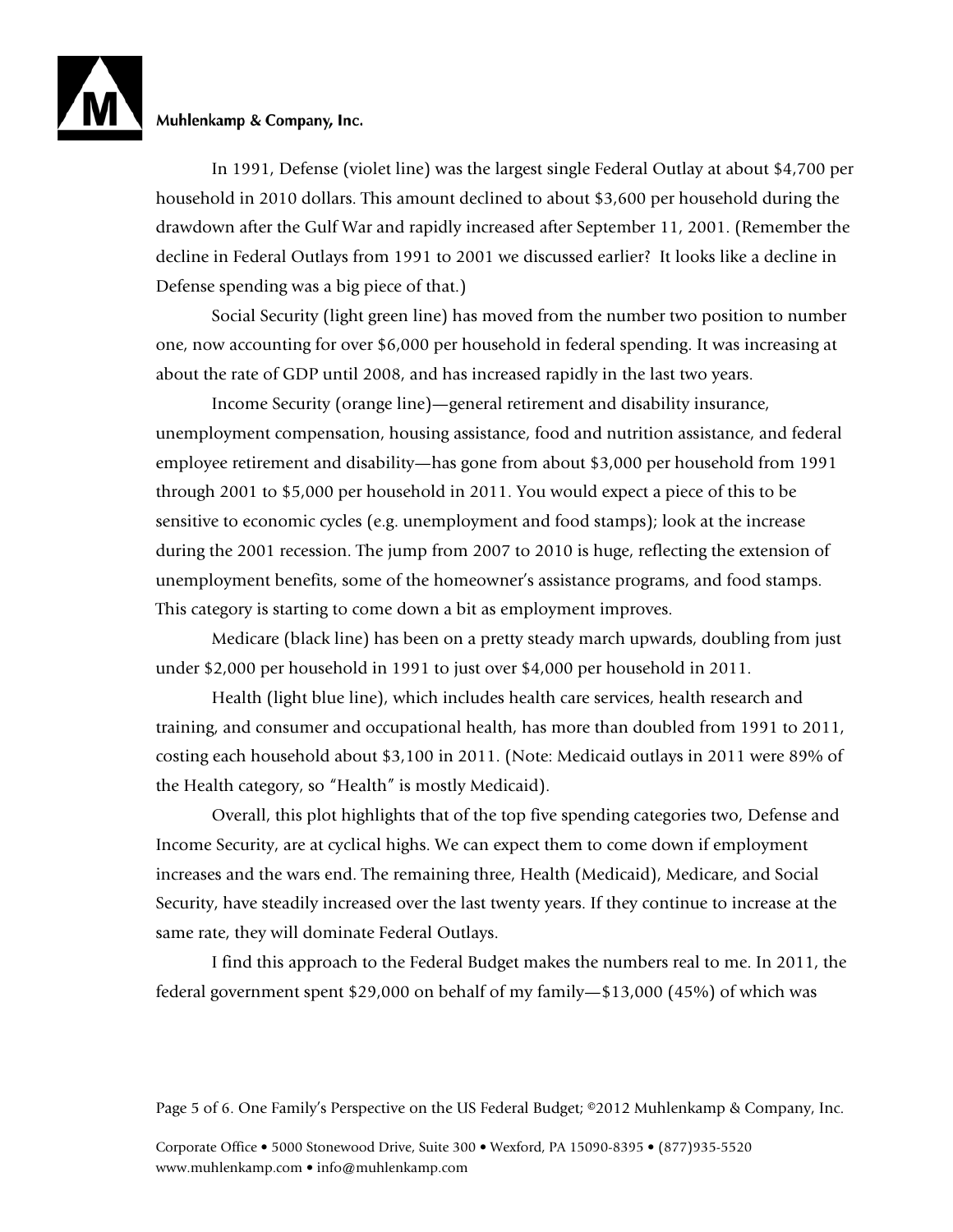spent on Social Security, Medicare, and Health. The federal government collected \$18,800 in revenues and borrowed the remaining \$10,200. There have been times in my life where I borrowed 35% of what I spent, like the government is doing now, but I couldn't do that forever. So I found ways to earn more and spend less and get my budget into better shape.

 Figures 2 and 3 show me the big expenses that dictate where we have to go looking for big savings, explaining why every politician who is serious about reducing the deficit talks about Social Security, Medicare, and Medicaid. Those two figures also show me which parts of current Federal Outlays are cyclical and will come down—unless we fail to reduce unemployment or remain in a permanent state of war.

The Appendix contains the raw data used in creating these figures, so you can look at the data yourself. Sources are also listed, so you can double check the data or dive deeper. Historical data from the 2012 Federal Budget contains a wealth of information about where we have spent our federal dollars in the past, where we are spending them today, and projections for the next few years.

*The comments made by Ron Muhlenkamp are opinions and are not intended to be investment advice or a forecast of future events.* 

Page 6 of 6. One Family's Perspective on the US Federal Budget; ©2012 Muhlenkamp & Company, Inc.